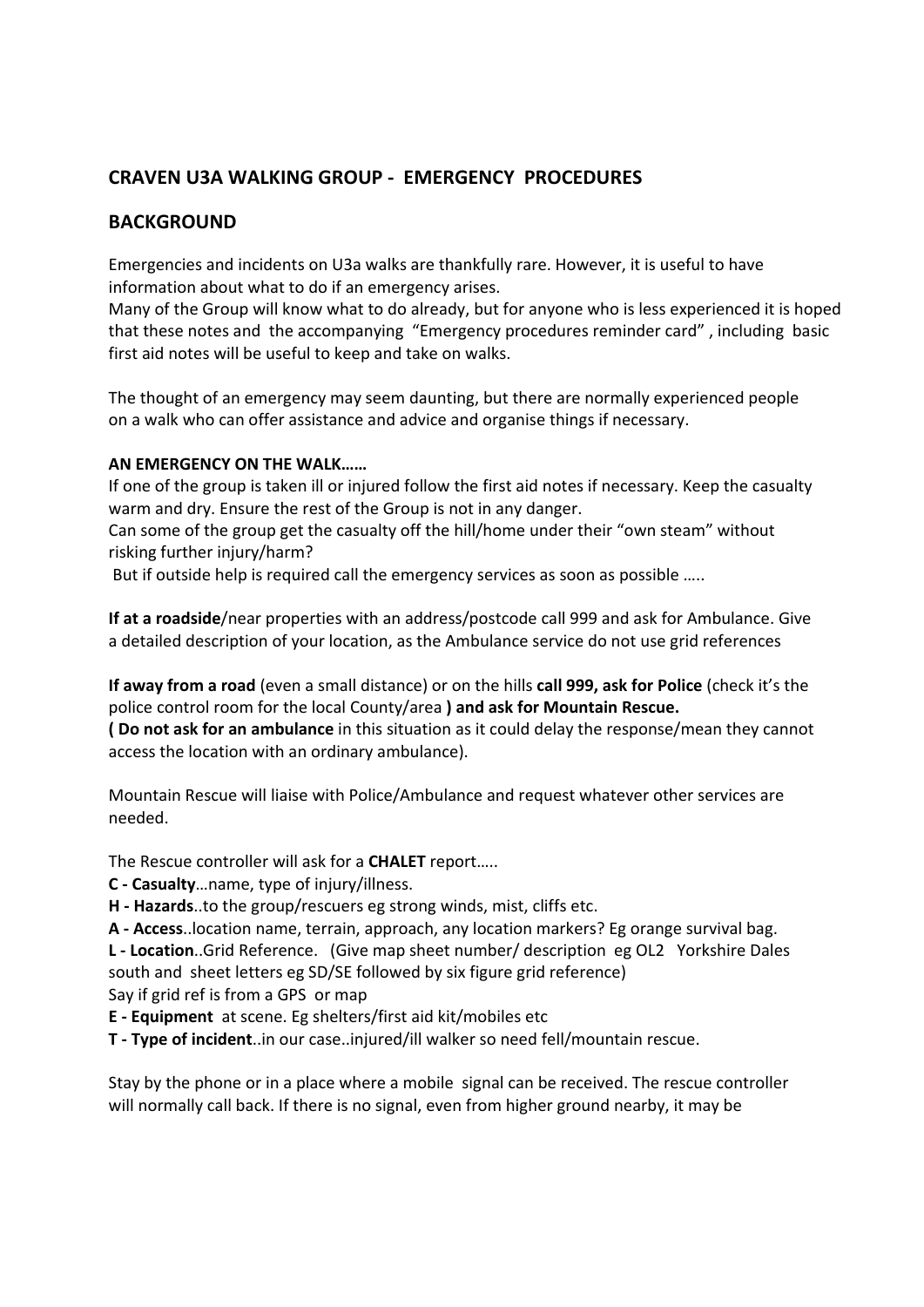necessary for at least 2 experienced people to walk out and raise the alarm, with the above CHALET information.

The power of the group can be used effectively -there may be doctors/ nurses/first aiders on the walk. For inexperienced leaders, the management of the group could be taken over by an experienced person who could lead the group back or onwards and arrange who should stay with the casualty. In any event it is best if one person takes charge.

AFTER THE INCIDENT‐ report back to the Walking Group Coordinator. He/she may need to complete an Accident Report Form for forwarding to U3a insurers

#### **GOOD PRACTICE FOR THE LEADER /BACK UP BEFORE THE WALK …**

- ‐ Check the weather
- ‐ Plan escape routes (if the walk is in remote/hilly terrain)
- ‐ Take..first aid kit, survival bag, "Emergency procedures reminder card"

- Make sure mobiles are charged and registered with www.emergencysms.org.uk This often allows a text to be sent to 999 when the signal may be too poor to make a call. (keep texting until acknowledgement is received).

#### **GOOD PRACTICE FOR GROUP MEMBERS…**

Each programme reminds us all that individual comfort and safety are our own responsibility. So…

- ‐ Take sufficient food and drinks on walks
- ‐ Take suitable clothing. Waterproofs and the right footwear are essential
- ‐ Carry your own basic first aid kit, with any personal medications you may need. Make a note of any allergies, medications you are on and of any medical conditions.
- ‐ Your own survival bag is also a very good idea.

- Register your own mobile with www.emergencysms.org.uk and also enter ICE (in case of emergency) contact number in your phone/ or carry emergency contact number.

#### **FURTHER READING**

Upper Wharfedale Fell Rescue Team‐Safety advice ‐ www.uwfra.org.uk/SafetyAdvice